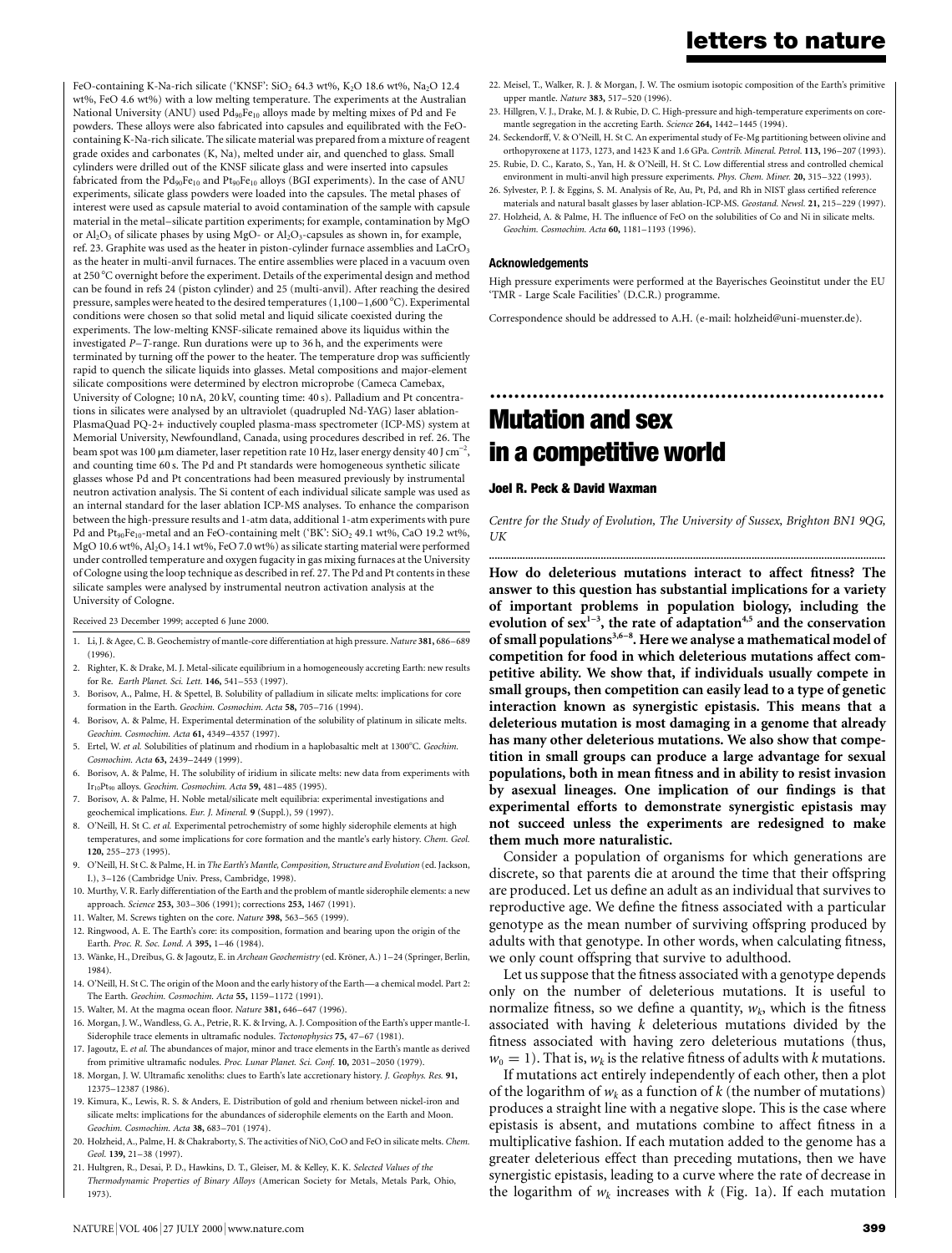# letters to nature

added to the genome has a smaller deleterious effect on fitness than preceding mutations, then we have diminishing returns epistasis, where the rate of decrease in the logarithm of  $w_k$  declines with  $k$ (Fig. 1b).

Let  $\bar{w}$  represent the mean value of  $w_k$  at equilibrium (that is,  $\bar{w}$  is the mean relative fitness). Analysis of simple models shows that, in the case of no epistasis, we have  $\bar{w} = e^{-U}$ , where U is the expected number of new mutations per offspring<sup>1,9</sup>. For diminishing-returns epistasis these models yield  $\bar{w} \le e^{-U}$ , and for synergistic epistasis,  $\bar{w} > e^{-U}$ .

The theoretical findings have focused the attention of experimentalists on synergistic epistasis<sup>1,10-16</sup>. However, there is no strong experimental support for the idea that synergistic epistasis is ubiquitous<sup>13,16</sup>. This is surprising because, in the absence of synergistic epistasis, it is difficult to explain how species with relatively small local populations (for example, mammals and trees) can survive genetic drift<sup>3,7</sup>. Populations with high genomic mutation rates  $(U)$  are also difficult to explain without synergy, and there is evidence that high values of  $U$  may be common<sup>3,17-21</sup>.

The present state of nature is puzzling, given the lack of success in demonstrating synergistic epistasis. We believe that the explanation is that synergy emerges in nature primarily from competition for resources among small groups of genetically diverse individuals. This type of situation is common, but it is more complex than what has been considered in most of the experimental work on synergy<sup>1,10-16</sup>. Several authors have speculated that synergy emerges from competition for resources<sup>22,23</sup>. However, as we shall see, there is no general reason to expect competition for resources to lead to synergy unless competition generally takes place in small groups. The authors who have gone furthest to emphasize the importance of competition in small groups as a source of synergy are A. S. Kondrashov<sup>1</sup> and W. D. Hamilton et al.<sup>24</sup>, but they discussed smallgroup competition very briefly and without analysis of a formal model.

To understand the importance of competition, let us consider a simple model. We will focus on one specific case, but we believe that analysis of this case provides general insight.

Consider a diploid and outcrossing organism that depends on consuming a resource called `food'. Generations are discrete, and the expected number of offspring for a female adult is proportional to the amount of food she eats between reproductive maturity and death. Offspring are male or female, with equal probability. For convenience, we measure food in units such that the expected number of offspring increases by one for each unit of food consumed. We also make the convenient assumption that food appears in discrete quantities (these might be seeds, fruits or individual prey animals).

Each offspring is produced by a female adult after mating with a male adult, and the probability that a male adult will contribute to a particular offspring is assumed to be proportional to the amount of food that the male has consumed since maturation. This may reflect a better ability to compete for mates among better-fed males. Alternatively, for a 'broadcast breeder', this may reflect proportionality between the amount of food consumed and the number of male gametes produced.

Standard mendelian segregation and free recombination are involved in the production of gametes. A very large number of loci are susceptible to deleterious mutations. During gamete production, mutations occur independently at randomly selected loci, and the expected number of new mutations per gamete is U/2. Thus, the expected number of new mutations per offspring is U.

We assume that an adult's genetic constitution controls the rate at which it can consume food. An adult with k mutations can consume food at a rate of  $C_k$  (where  $C_k > 0$ ). The mutations are deleterious, and thus we assume that  $C_{k+1}/C_k \leq (1 - \epsilon)$ , for some  $\epsilon$ that satisfies  $0 \leq \epsilon \leq 1$ . Note that these assumptions are fairly general in that many different relationships between the number of mutations and competitive ability are allowed within the model.



Figure 1 Results of five numerical studies. In each case, the histogram gives the equilibrium frequencies of adults with k mutations, where  $k = 0, 1, 2, 3, \ldots$  The curve gives the natural logarithm of the  $w_k$  values. The value of  $w_k$  is the expected number of offspring for an adult with  $k$  deleterious mutations divided by the expected number of offspring for an adult with no deleterious mutations (measured at equilibrium). The parameter values used are: **a**,  $\alpha = 0.2$ ,  $\Theta = 100$ ,  $\gamma = 0.01$ ,  $U = 4.5$ ,  $\mathcal{C}_k = 0.9^k$ ; **b**,  $\alpha = 0.04$ ,  $\Theta = 100$ ,  $\gamma = 10^{-9}$ ,  $U = 0.1$ ,  $C_k = 0.5^k$ ; **c**,  $\alpha = 0.04$ ,  $\Theta = 100$ ,  $\gamma=$  10<sup>-9</sup>,  $U=$  1.0,  $C_k=$  0.5<sup>k</sup>; **d**,  $\alpha=$  0.04,  $\Theta=$  2, 000,  $\gamma=$  0.01,  $U=$  1.0,

 $C_0 = 1, C_k = \prod_{i=1}^k [0.95 - 0.4e^{-0.1(i-1)}]$  for  $k \ge 1$ ; **e**,  $\alpha = 0.04, \Theta = 100$ ,  $\gamma =$  0.01,  $U =$  1.0,  $C_0 =$  1,  $C_k = \Pi_{i=1}^k [0.95 - 0.4 e^{-0.1(i-1)}]$  for  $k \ge 1$ . At equilibrium, the values of  $\bar{n}$  (the mean number of adults consuming a food item),  $\bar{k}$  (the mean number of mutations per adult) and  $\bar{w}$  (the mean of  $w_k$ ) are: **a**,  $\bar{n} = 6.98$ , Å  $\bar{k} = 55.057$ ,  $\bar{w} = 0.104$ ; **b**,  $\bar{n} = 1.594$ ,  $\bar{k} = 0.483$ ,  $\bar{w} = 0.904$ ; **c**,  $\bar{n} = 1.594$ , Å  $\overline{k} = 8.117$ ,  $\overline{w} = 0.512$ ; **d**,  $\overline{n} = 39.973$ ,  $\overline{k} = 2.549$ ,  $\overline{w} = 0.355$ ; **e**,  $\overline{n} = 0.400$ , Å  $k = 12.446$ ,  $\bar{W} = 0.508$ .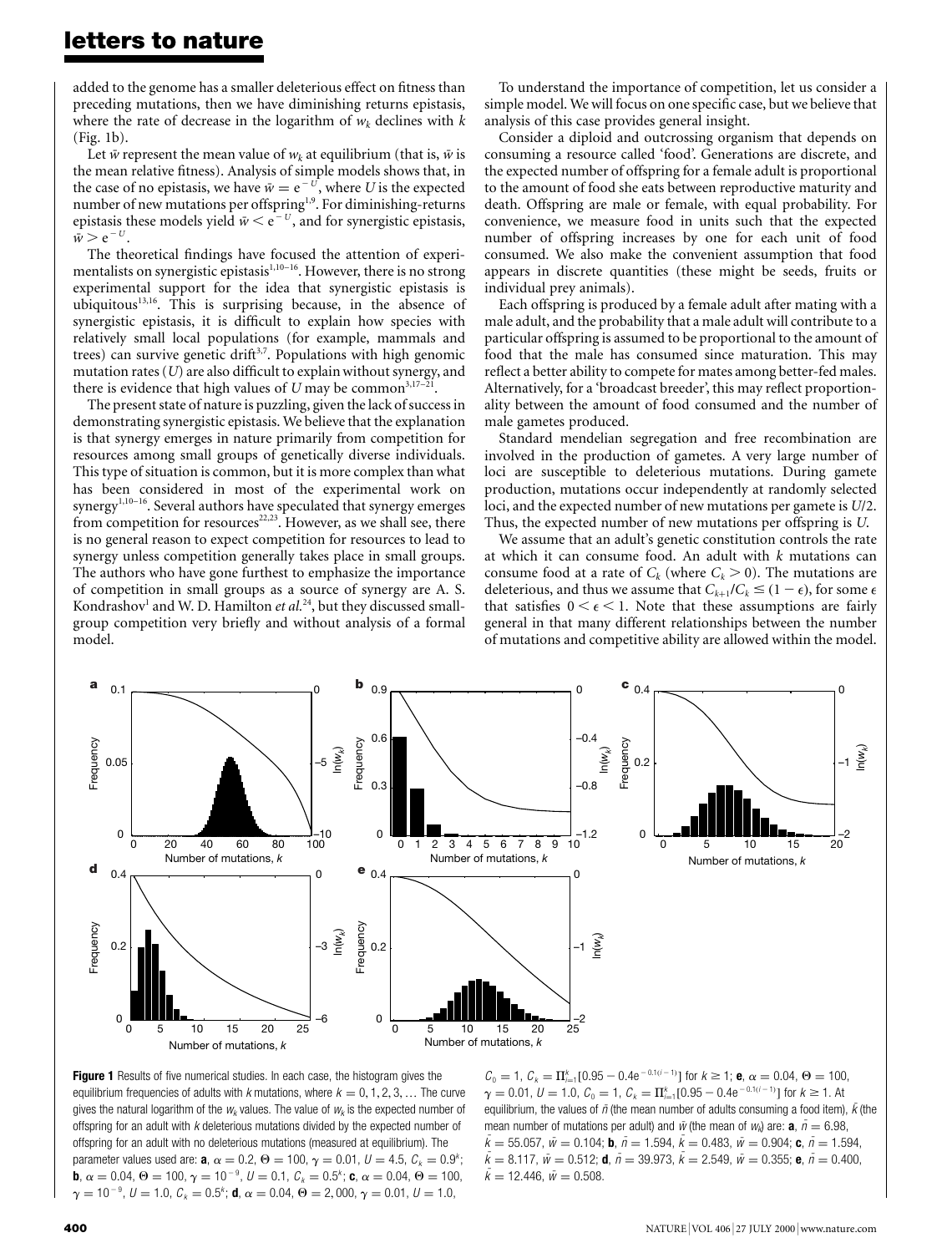# letters to nature

Members of our hypothetical population spend their time looking for and consuming food items. Once an adult encounters and begins to consume a food item, consumption continues until the food item is gone. The quantity of food in a food item decreases as a result of both consumption and decay. Decay occurs at rate  $\gamma$  (where  $\gamma > 0$ ). For convenience, we assume that, when consumption begins, all food items contain  $\alpha$  units of food. Thus, if *n* adults consume a food item at the same time, and they have a mean rate of consumption  $\overline{C}$ , then the food item will disappear after  $\alpha/(n\overline{C} + \gamma)$ time units (where  $n \ge 1$ ). In this case, the amount of a food item

#### Box 1

## The main mathematical details of the analysis

The population is assumed to be sufficiently large that stochastic effects may be ignored. In one particular generation,  $p_k$  denotes the frequency of adults with  $k$  mutations. Quantities associated with the following

generation are indicated by a prime. Results are presented here only for the sexual population (results for the asexual population follow straightforwardly).

We census adults immediately before the production of gametes. The expected number of offspring produced by a female with k mutations is  $F_k$ .

The rule connecting  $\bar{n}$  in adjacent generations is  $\bar{n}' = \bar{n} \bar{F}/2$ , where  $\bar{F} = \Sigma^* \, \mathcal{F}_c \, \rho_c$ . Thus at equilibrium, when  $\bar{n}' = \bar{n}$ , the expected number

 $\mathcal{F} = \Sigma_{k=0}^\infty\mathcal{F}_k\rho_k$  . Thus at equilibrium, when  $\bar{n}^\prime = \bar{n}$  , the expected number of offspring is two for every female.

## No runaway theorem for  $\bar{k}$

We shall establish here the result that for the sexual population, the mean number of mutations,  $\bar{k} = \Sigma_{k=0}^\infty k p_k$ , cannot increase indefinitely. Thus if, in one generation,  $\bar{k}$  is sufficiently large, then for the following generation,  $\bar{k}' < \bar{k}$ .

It follows from the dynamical equation relating  $p_k$  in adjacent generations that

$$
\bar{k}' = U + \sum_{k=0}^{\infty} k F_k p_k / \bar{F}
$$
 (2)

Let us first analyse this equation when  $\gamma = 0$ . Although this value of  $\gamma$  is not allowed within the model, it will provide useful information for the allowed case:  $\gamma > 0$ .

For  $\gamma = 0$ , it can be shown that  $\bar{F} = \alpha \Theta[1 - \exp(-\bar{n})] / \bar{n}$ , and equation (2) can be written as

$$
\bar{k}' - \bar{k} = U + \frac{\alpha \Theta}{\bar{F}} \sum_{m=0}^{\infty} \frac{Q(m)}{m+1} \sum_{k_0, k_1, \dots, k_m} \left( \frac{\sum_{j=0}^{m} k_j C(k_j)}{\sum_{j=0}^{m} C(k_j)} - \frac{\sum_{j=0}^{m} k_j}{\sum_{j=0}^{m} 1} \right) p_{k_0} p_{k_1} \dots p_{k_m}
$$
\n(3)

where  $Q(m) = \bar{n}^m \exp(-\bar{n})/m!$ . For all m, the expression on the righthand side of equation (3) inside brackets is negative (using Chebyshev's inequality: see equation (11.115) of ref. 30). Furthermore, the leading non-zero term in the sum over  $m$  on the right-hand side of equation (3) occurs at  $m = 1$ . This is the contribution from two adults encountering and consuming a food item. Assuming that the mean number of adults per food item,  $\bar{n}$ , is finite, it follows that  $Q(1)$  is finite and a non-negligible proportion of food items are encountered by two adults. We shall show that when  $\bar{k}$  is sufficiently large in one generation, the contribution from just the  $m = 1$  term on the right-hand side of equation (3) is sufficiently negative that  $\bar{k}$ ' will be smaller than  $\bar{k}$ . As a consequence, the mean number of mutations cannot increase indefinitely with time in a sexual population.

We separate the possible distributions of mutations among adults into two cases that cover all possibilities.

**Case (1).** The proportion of all adults, in one generation with  $<\bar{k}/4$ mutations is  $\leq \lambda$  (where  $\lambda \neq 0, 1$ ).

In the next generation, in which  $\bar{k}$  is calculated, a proportion  $\geq (1 - \lambda)^4$ of the food items consumed by two adults will be eaten by individuals whose parents both had  $\geq k/4$  mutations.

The gametes produced by two parents with a large number of mutations will be normally distributed with a mean of one-half the parental number of mutations and a variance of one-quarter the parental number of mutations. Thus the mean number of mutations in offspring produced an adult will encounter between maturation and death. We assume that variation among adults in the value of  $\Theta$  is negligible, and so treat  $\Theta$  as a constant. This suggests that adults spend a negligible amount of their time consuming food, compared to the amount of time spent looking for food.

The number of adults that consume each food item is assumed to follow a Poisson distribution with mean  $\bar{n}$ . Thus, a proportion  $\exp(-\bar{n})$  of food items are never consumed. The individuals that

from two parents with  $\geq \bar{k}/4$  mutations is  $\geq \bar{k}/4$  and the variance in the number of mutations in these offspring is  $\geq \bar{k}/8$ .

The contribution to  $\bar{k}' - \bar{k}$  from the  $m = 1$  term of equation (3) can be written

$$
-\frac{\alpha\Theta Q(1)}{4\bar{F}}\sum_{k_0k_1}|k_1-k_0|\frac{|C(k_1)-C(k_0)|}{C(k_1)+C(k_0)}\rho_{k_0}\rho_{k_1}
$$
(4)

The contribution to this from the offspring of two parents with  $\geq \bar{k}/4$ mutations is of order  $-\alpha \Theta Q(1)(1-\lambda)^4 \sqrt{k}lF$  (more refined estimates can be made, but the result given is adequate for our purposes). Thus for sufficiently large  $\bar{k}$ , this contribution becomes large and negative and

forces  $\bar{k}' - \bar{k}$  to be negative, thereby preventing runaway of the mean number of mutations.

**Case (2).** The proportion of all adults, in one generation, with  $<\bar{k}/4$ mutations is  $\lambda$  (where  $\lambda \neq 0, 1$ ).

In this case, some adults have  $\leq \bar{k}$  mutations and there must be other adults with  $\geq \bar{k}$  mutations. Let the proportion of the adults with  $\geq \bar{k}$ mutations be R. We focus on food items that are consumed by exactly two adults where both parents of one adult had  $\leq k/4$  mutations and the other adult had at least one parent with  $\frac{1}{k}$  mutations. Under the current assumptions, the frequency with which consumed food items fall into this category is at least  $2R(1 - R)\lambda^2$ . Furthermore, when  $\overline{k}$  is very large, the difference in the number of mutations of adults on all but a negligible proportion of such food items must be at least of the order of  $\bar{k}$ . As a consequence, the contribution to  $\bar{k}' - \bar{k}$  arising from such food items is, from equation (4), of order  $-\alpha\Theta Q(1)R(1-R)\lambda^2\sqrt{k}I\overline{F}$ . For sufficiently large  $\bar{k}$ , this contribution becomes large and negative and forces  $\bar{k}' - \bar{k}$  to be negative.

Cases (1) and (2) indicate that for  $\gamma = 0$ ,  $\bar{k}$  does not  $\rightarrow \infty$ . Provided all consumers of a food item have a finite number of mutations, the behaviour in  $\gamma$  is continuous as  $\gamma \rightarrow 0$ . Thus for  $\gamma \rightarrow 0$  the  $\gamma = 0$  results are obtained.

### Other results

A number of other results are contained in the main text. Here we provide details of their derivation.

The equilibrium value of  $\bar{n}$  for  $\gamma \rightarrow 0$ , is given by the positive solution of  $2\bar{n} = \alpha \Theta[1 - \exp(-\bar{n})]$ . This follows when  $\bar{F} = \alpha \Theta[1 - \exp(-\bar{n})]/\bar{n}$ (which applies for  $\gamma \rightarrow 0$ ), is used in the update rule for  $\bar{n}$  at equilibrium:  $\bar{n}' = \bar{n} \bar{F}/2.$ 

The condition for invasion of a sexual population by asexuals follows by first noting the number of offspring produced by a mutation-free asexual invader. This number is identical to that of a mutation free sexual, namely  $F_0$ , because the asexual is in competition only with sexuals for food. The critical mutation rate  $U_{\perp}^*$  is that for which a mutation-free asexual is just able to replace itself with another mutation free individual, given by  $\exp(-U_1^*)F_0 = 1$ . As  $\tilde{W} = \tilde{F}/F_0$  and at equilibrium  $\tilde{F} = 2$ , it follows that  $U_{\perp}^*$  is determined by exp(  $-U_{\perp}^*(2\bar{W})=1$ , which is equivalent to the expression given in the main text.

In the modified model, where there is a maximum value of  $\bar{n}$ , namely  $\bar{n}_{\text{max}}$ , we note that  $F_0 < \alpha \Theta$  and individuals are expected to encounter at least  $\Theta$  exp( $-\bar{n}_{\text{max}}$ ) food items that are not encountered by any other individual. Thus  $\bar{F} > \alpha \Theta$  exp $(-\bar{n}_{\max})$ , so  $\bar{W} >$  exp $(-\bar{n}_{\max})$ , and we have the bound  $U_1^* < \bar{n}_{\text{max}} + \ln(2)$ .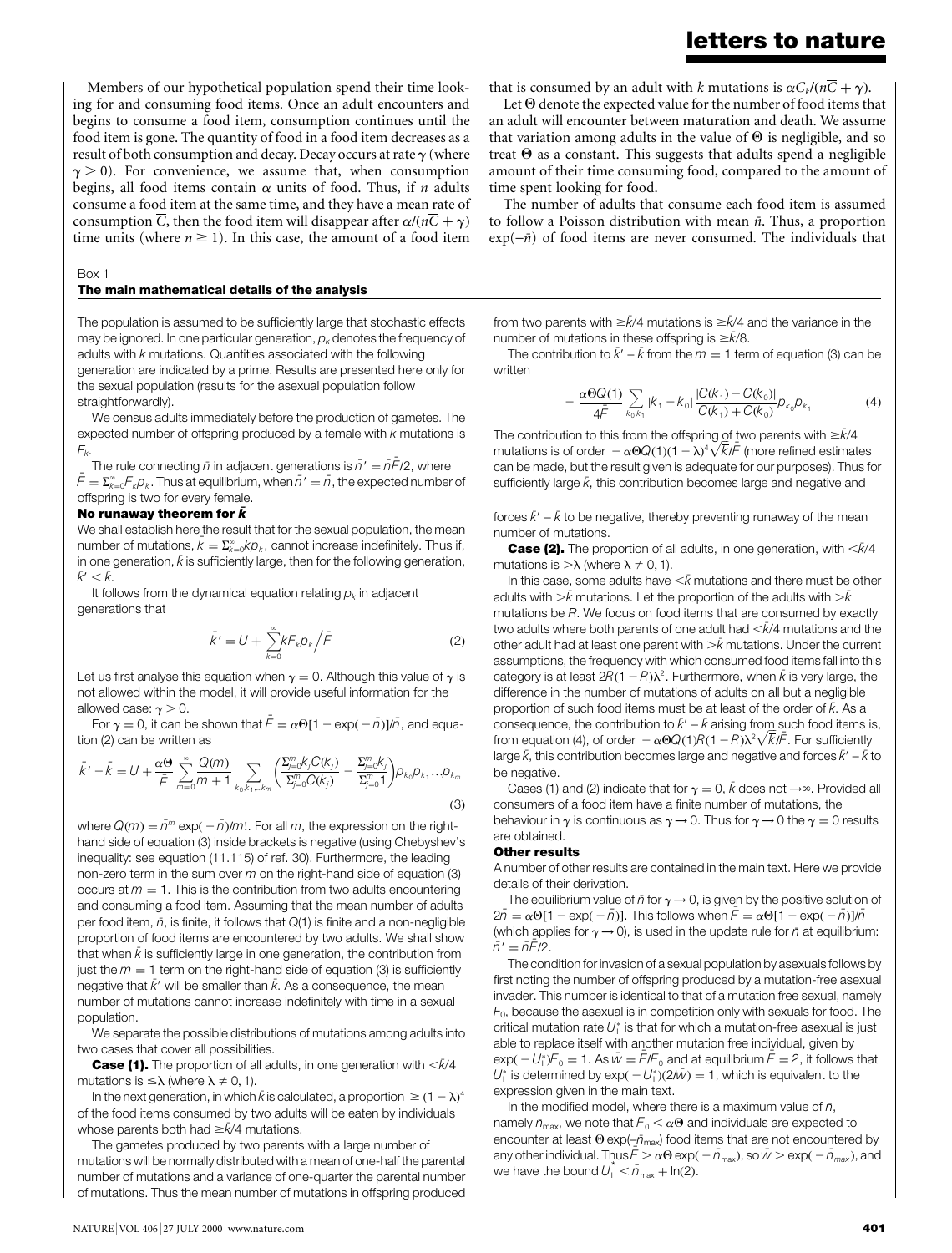consume a particular food item are a random sample of the adults, and we take  $\bar{n}$  to be proportional to the number of adults in the population (which is assumed to be very large). In our numerical studies we initially take  $\bar{n} = \alpha \Theta$ , and initially all adults have no mutations.

Extensive numerical study suggests that this model always leads to equilibrium. We determine the  $w_k$  values only after equilibrium is reached.

Consider the case where, at equilibrium, the mean number of individuals per food item  $(\bar{n})$  is very large  $(\bar{n} \rightarrow \infty)$ . In this case, we can show that  $w_k$  is proportional to  $C_k$  for all  $k \ge 0$ . Thus, when  $\bar{n}$  is very large, there is no a priori reason to expect synergistic epistasis to emerge from competition for resources.

A very large value of  $\bar{n}$  can only be achieved if the availability of food  $(\alpha\Theta)$  is also very large. When food availability is more limited a variety of patterns are possible (Fig. 1). Figure  $1a-c$  uses multiplicative  $C_k$  functions. This sort of function leads to the logarithm of  $w_k$  declining linearly with k when  $\bar{n}$  is very large. However, when food availability is limited, multiplicative  $C_k$  functions can lead to synergistic epistasis (Fig. 1a), diminishing-returns epistasis (Fig. 1b) or a combination of the two (Fig. 1c).

Despite the variety of patterns that arise when food availability is limited, it is possible to say something general in the case where  $\gamma$ (the rate of food decay) is very small ( $\gamma \rightarrow 0$ ). In this case, we can show that for k sufficiently large (but finite) we have  $w_{k+1}/w_k \approx 1$ . In other words, if we consider individuals with sufficiently large numbers of mutations, then any additional mutations have a negligible effect on fitness. We can expect the effect of additional mutations on fitness to be non-negligible for some smaller values of k. Thus, when  $\gamma$  is very small, we will have diminishing-returns epistasis for sufficiently large values of  $k$  (Fig. 1b, c). These findings arise because adults with many more mutations than average will consume almost no food from food items that are consumed by multiple adults (because these food items will be consumed very quickly, relative to the rate of consumption for such adults). However, if  $\gamma$  is very small, these mutation-laden adults will consume almost all of any food items that they alone encounter.

Another case where it is possible to say something general about the shape of the  $w_k$  curve is where  $\gamma$  is very small  $(\gamma \rightarrow 0)$ ,  $\bar{n}$  is not very large and nearly all members of the population have such large numbers of mutations that they consume food items very slowly in comparison with individuals with few mutations. In this case, adults with only a few deleterious mutations will generally consume food items very quickly in comparison with the rate of food decay, and in comparison with any other adults that are consuming the same food item. Therefore, these adults will usually consume nearly all of any food item they encounter. Thus,  $w_{k+1}/w_k \approx 1$  for sufficiently small values of  $k$ . For values of  $k$  closer to the mean we can expect smaller values of  $w_{k+1}/w_k$  because of competition with other adults. Thus, regardless of the details of the pattern of  $C_k$  values, synergistic epistasis can be expected for sufficiently small values of  $k$  (Fig. 1a, c, e).

This mechanism for producing synergy requires a sufficiently small value of  $\bar{n}$ , and so food availability ( $\alpha \Theta$ ) must be sufficiently small. With this in mind, consider Fig. 1d and e which uses a function for  $C_k$  that gives diminishing-returns epistasis when food availability is sufficiently large. For Fig. 1d we set  $\Theta = 2,000$ , leading to an equilibrium where  $\bar{n} = 39.973$ . As a consequence of this substantial  $\bar{n}$  value, the  $w_k$  values shown are similar to the  $C_k$ values (all are within 8%), and diminishing-returns epistasis prevails. When food availability is cut to  $\Theta = 100$ ,  $\bar{n} = 0.400$  at equilibrium. As a consequence, the  $w_k$  values show synergistic epistasis (Fig. 1e).

Another possible source of synergistic epistasis relates to food decay. In a sense, adults must compete against food decay in a way that is similar to the competition they experience with each other. However, this source of synergy is unimportant when  $\gamma$  is low

relative to the average rate of food consumption. This is easily demonstrated. For example, decreasing the value of  $\gamma$  from 0.01 to  $10^{-9}$  does not cause much change in the  $w_k$  values in Fig. 1a (data not shown).

The population described above will survive only if females consume enough food to produce at least two offspring each (on average). In the limit as  $\gamma \rightarrow 0$  the condition for survival of a sexual population is  $\alpha \Theta > 2$ . This means that, when  $\alpha \Theta > 2$ , a sexual population can survive any finite rate of mutation (U) so long as  $\gamma$  is sufficiently small. (Proofs are given in Box 1). We also find that when  $\alpha\Theta > 2$  and we take the limit as  $\gamma \rightarrow 0$ , the equilibrium population density takes on a value such that the equilibrium value of  $\bar{n}$  is given by the positive solution of  $2\bar{n} = \alpha \Theta[1 - \exp(-\bar{n})]$ . Note that, in this case,  $U$  has no influence on the equilibrium population density. These results arise because, when  $\gamma$  is very small, population extinction cannot occur unless the mean number of mutations per adult  $(\bar{k})$  is very large, so that the average rate of food consumption is depressed at least to the point where food consumption occurs at a similar rate to food decay  $(\gamma)$ . A low  $\gamma$  and a high  $\tilde{k}$  are exactly the conditions specified above for the emergence of synergistic epistasis over sufficiently small values of  $k$ . Furthermore, these conditions tend to produce situations where  $w_k \approx 1$  for all but very large values of k. Functions of this sort are known to be particularly beneficial for sexual populations<sup>1</sup>.

Next, consider the limit as  $U \rightarrow 0$ . In this limit, the condition for survival of a sexual population is  $\alpha \Theta > 2(1 + \gamma / C_0)$ .

What happens to a sexual population when  $U \gg 0$  and  $\gamma \gg 0$ ? The answer depends on the exact choice of parameter values. However, so long as  $\alpha\Theta > 2$  it is not difficult to find parameter values for which a sexual population can survive, but an asexual population (described below) will go extinct. This can be done by choosing  $\gamma$  sufficiently small and  $U$  sufficiently large (see Fig. 2 for examples).

Let us consider an asexual population that is identical to the one just described except that all individuals are female, and each offspring is genetically identical to its parent, except for new mutations. Mutations occur at the same rate per locus as in the



Figure 2 Results from the numerical studies. a, The values of  $U_{\rm S}^*$ , the genomic mutation rate above which a sexual population goes extinct. **b**, Squares, values of  $U^*_\mathtt{A}$ , the genomic mutation rate above rate above which an asexual population will go extinct. Circles, values of  $U_{1}^*$ , the genomic mutation rate above which a sexual population at equilibrium cannot be successfully invaded by an asexual lineage. For all data shown,  $\alpha = 0.2$ ,  $\Theta = 100$ ,  $C_k = 0.9^k$ .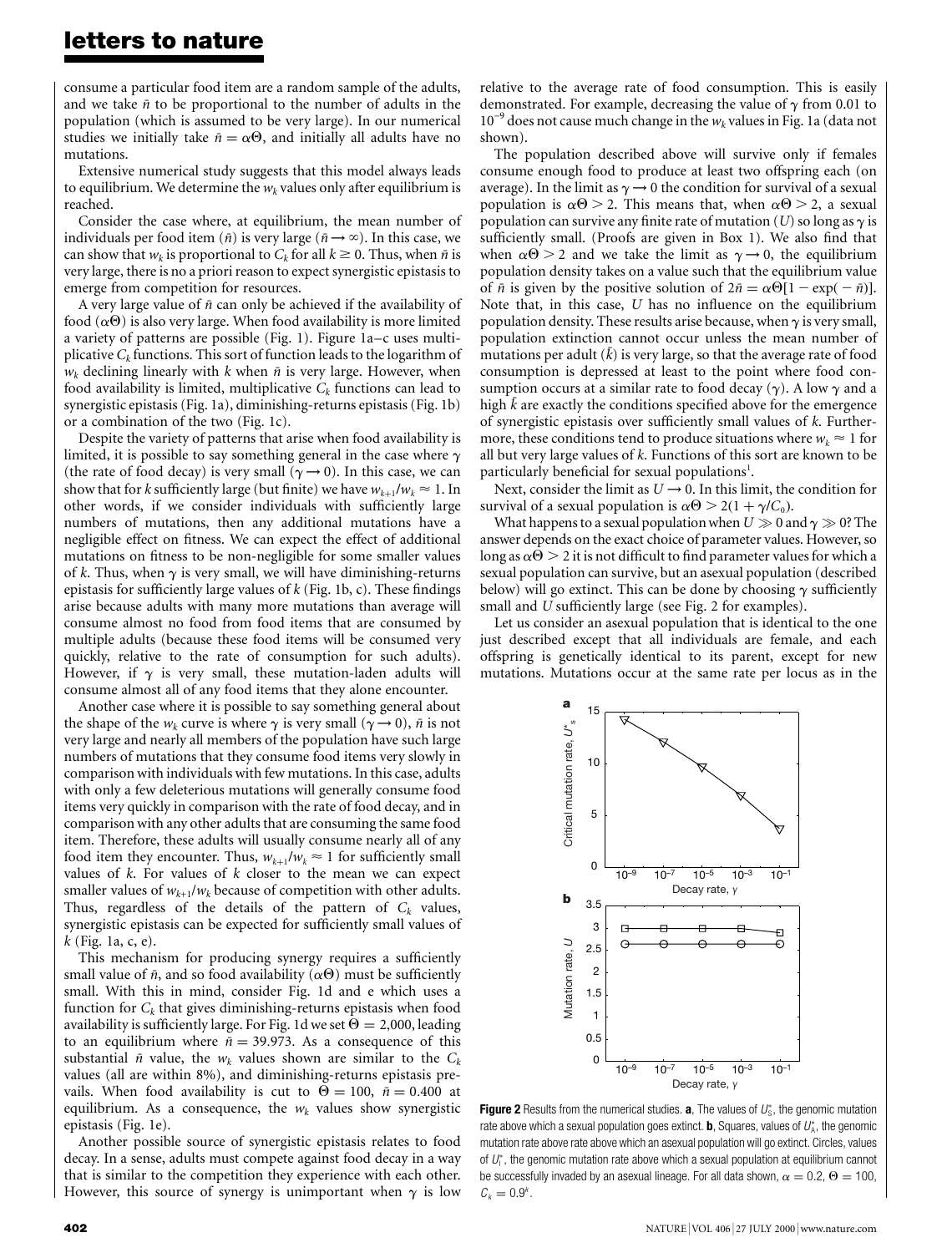sexual population described above, and thus the mean number of new mutations per genome is U.

This asexual population will perpetuate itself indefinitely so long as the average amount of food consumed per adult is sufficient to produce at least one offspring. This is half the food requirements of a sexual population, which reflects the well known two-fold cost of  $sex^{25}$ . Over the long term, the rate of food consumption can be maintained at a sufficiently high level only if

$$
\frac{\alpha \Theta e^{-U}}{1 + \gamma / C_0} \ge 1 \tag{1}
$$

If this relation is not satisfied, the population will go extinct. This result is in sharp contrast to the situation in sexuals. Whenever  $e^U > \alpha \Theta > 2$  and  $\gamma$  is sufficiently small, we have a situation where a sexual population can survive but an asexual population will go extinct (for any allowable values of  $C_k$ ). For example, if  $\gamma$  is very small, then this is the case when  $\alpha\Theta = 2.5$  and  $U > 0.917$ , and also when  $\alpha \Theta = 25$  and  $U > 3.22$ .

Let us consider the conditions required for a sexual population to be safe from invasions into its habitat by asexual populations that consume the same food. The results will also tell us when a sexual population is safe from mutations that cause asexual reproduction and eliminate the 'cost of sex' by causing female adults to produce only female offspring. Mutations (or sets of mutations) of this sort seem to be responsible for the origination of many asexual populations<sup>26-28</sup>.

Suppose that the invading asexuals are as described above, and have the same mutation rate and  $C_k$  values as the sexuals. We assume that the asexuals are initially very rare, so that they compete with sexuals for food, but they rarely compete with each other for the same food item. Under these conditions, we find that a sexual population at equilibrium cannot be invaded by asexuals so long as the genomic mutation rate  $(U)$  is sufficiently large. Let  $U^*_{{\rm I}}$  represent the value of U above which asexuals can never invade by increasing from a very low initial density (I is for invasion). If  $U \leq U^*_{\text{I}}$  then invading asexuals may increase to a non-negligible density (such an increase is guaranteed if  $U \leq U_1^*$  and many of the asexual invaders are free of deleterious mutations). It can be shown that  $U_1^* = \ln(2/\bar{w})$ , where  $\bar{w}$  is the mean value of  $w_k$ . The values of  $w_k$ and  $\bar{w}$  can be derived from numerical study of a sexual population (see Fig. 2 for an example). We can also show that, in all cases,  $U_I^* \leq \ln(\alpha \Theta).$ 

In our model, food availability has a strong effect on population density. In many natural populations, however, population density is largely determined by other factors, such as predation and parasitism<sup>29</sup>. We can modify the model to emulate these processes in a very rough way by assuming that the mean number of adults per



Figure 3 Results from the numerical studies using the modified model, for which there is a maximum allowable value of  $\bar{n}$ . Squares, values of  $U_{\text{\tiny A}}^*$ , the genomic mutation rate above which an asexual population will go extinct. Circles, values of  $U_{1}^*$ , the genomic mutation rate above which a sexual population at equilibrium cannot be successfully invaded by an asexual lineage. The  $U^*_{\rm S}$  values are identical to those shown in Fig. 2. For all data shown,  $\bar{n}_{\text{max}} = 1.386, \ \alpha = 0.2, \ \Theta = 100, \ \mathcal{C}_k = 0.9^k.$ 

food item ( $\bar{n}$ ) can never exceed a particular value, denoted  $\bar{n}_{\text{max}}$ . Assume that, if the population at birth is such that the number of newborn individuals per food item is greater than  $\bar{n}_{\text{max}}$ , then a `thinning' process takes place so that randomly selected newborns die until  $\bar{n} = \bar{n}_{\text{max}}$ .

If  $\bar{n}_{\text{max}}$  is sufficiently large then thinning never occurs. What happens, however, if  $\bar{n}_{\text{max}}$  is small enough so that thinning does occur? The condition for survival of an asexual population is unaffected, and is still given by relation (1). Furthermore, a sexual population can still survive so long as  $\alpha \Theta > 2$  and  $\gamma$  is sufficiently small. Perhaps the most intriguing effect is the impact on  $U_I^*$ . For any choice of parameter values such that  $\alpha\Theta > 2$ , we have, in the limit as  $\gamma \rightarrow 0$ ,  $U_I^* < [\bar{n}_{max} + \ln(2)]$ . Thus, if  $\gamma$  is sufficiently small, we can bring  $U_1^*$  arbitrarily close to  $ln(2) = 0.693$  by decreasing the value of  $\bar{n}_{\text{max}}$ . This is because when  $\gamma$  is sufficiently small and  $\bar{n}_{\text{max}}$  is also small, competitions over food items are rare, and so the fitness of mutation-free individuals is not much higher than the mean fitness. This limits the maximum possible advantage of mutationfree asexual invaders.

Figure 3 shows data for a set of numerical studies that used the same parameter values used for Fig. 2, except that  $\bar{n} = 1.386$ , so that 25% of the food items that adults consume are consumed by no other adult. Comparison of Fig. 2 with Fig. 3 shows that the imposition of a maximum population density causes a substantial decrease in  $U_1^*$  in this case. With the preceding analytic result, this suggests that, when  $\gamma$  is sufficiently small, sexual populations will tend to be best protected from invasions by asexuals when their population density is kept low enough to allow many food items to be consumed by only one adult.

Our results show that synergistic epistasis can emerge from competition for food. Similar models can be constructed to show that synergy can arise from competition for other limited resources such as nest sites, places in which to shelter, distance from predators, access to light (in plants) and so on. In sexual organisms, the interactions involved in competing for mates may be a particularly important cause of synergistic epistasis. Additionally, deleterious mutations are just one source of variation in fitness. It is reasonable to expect results similar to those produced here for other sources of variation (for example, environmental change or spatial heterogeneity and migration).

To our knowledge, there has never been an experimental search for synergy that has allowed members of a genetically diverse population to compete in many randomly formed groups. Our results indicate that without such an approach, there may never be a convincing demonstration of the reality of synergistic epistasis. Our results also suggest that experimenters should be cautious, because, as shown in Fig. 1, synergistic epistasis may not hold over the entire range of mutation-contamination levels observed within a population.

Received 11 January; accepted 9 May 2000.

- 1. Kondrashov, A. S. Deleterious mutations and the evolution of sexual reproduction. Nature 336, 435-440 (1988).
- 2. Charlesworth, B. Mutation-selection balance and the evolutionary advantage of sex and recombination. Genet. Res. 55, 199-221 (1990).
- 3. Peck, J. R., Barreau, G. & Health, S. C. Imperfect genes, Fisherian mutation and the evolution of sex. Genetics 145, 1171-1199 (1997).
- 4. Charlesworth, B. Directional selection and the evolution of sex and recombination. Genet. Res. 61, 205±224 (1993).
- 5. Waxman, D. & Peck, J. R. Sex and adaptation in a changing environment. Genetics 153, 1041-1053 (1999).
- 6. Kondrashov, A. S. Muller's ratchet under epistatic selection. Genetics 136, 1469-1473 (1994).
- 7. Kondrashov, A. S. Contamination of the genome by very slightly deleterious mutations—why have we not died 100 times over? *I. Theor. Biol.* 175, 583-594 (1995).
- 8. Butcher, D. Muller's ratchet, epistasis and mutation effects. Genetics 141, 431-437 (1995).
- 9. Kimura, M. & Maruyama, T. The mutational load with epistatic gene interactions in fitness. Genetics 54, 1337±1351 (1966).
- 10. Crow, J. F. in Mathematical Topics in Population Genetics (ed. Kojima, K.) (Springer, Berlin, 1970). 11. de Visser, J. A. G. M., Hoekstra, R. F. & van den Ende, H. An experimental test for synergistic epistasis and its application in Chlamydomonas. Genetics 145, 815-819 (1997).
- 12. de Visser, J. A. G. M. & Hoekstra, R. F. Synergistic epistasis between loci affecting fitness: evidence in plants and fungi. Genet. Res. 71, 39-49 (1998).